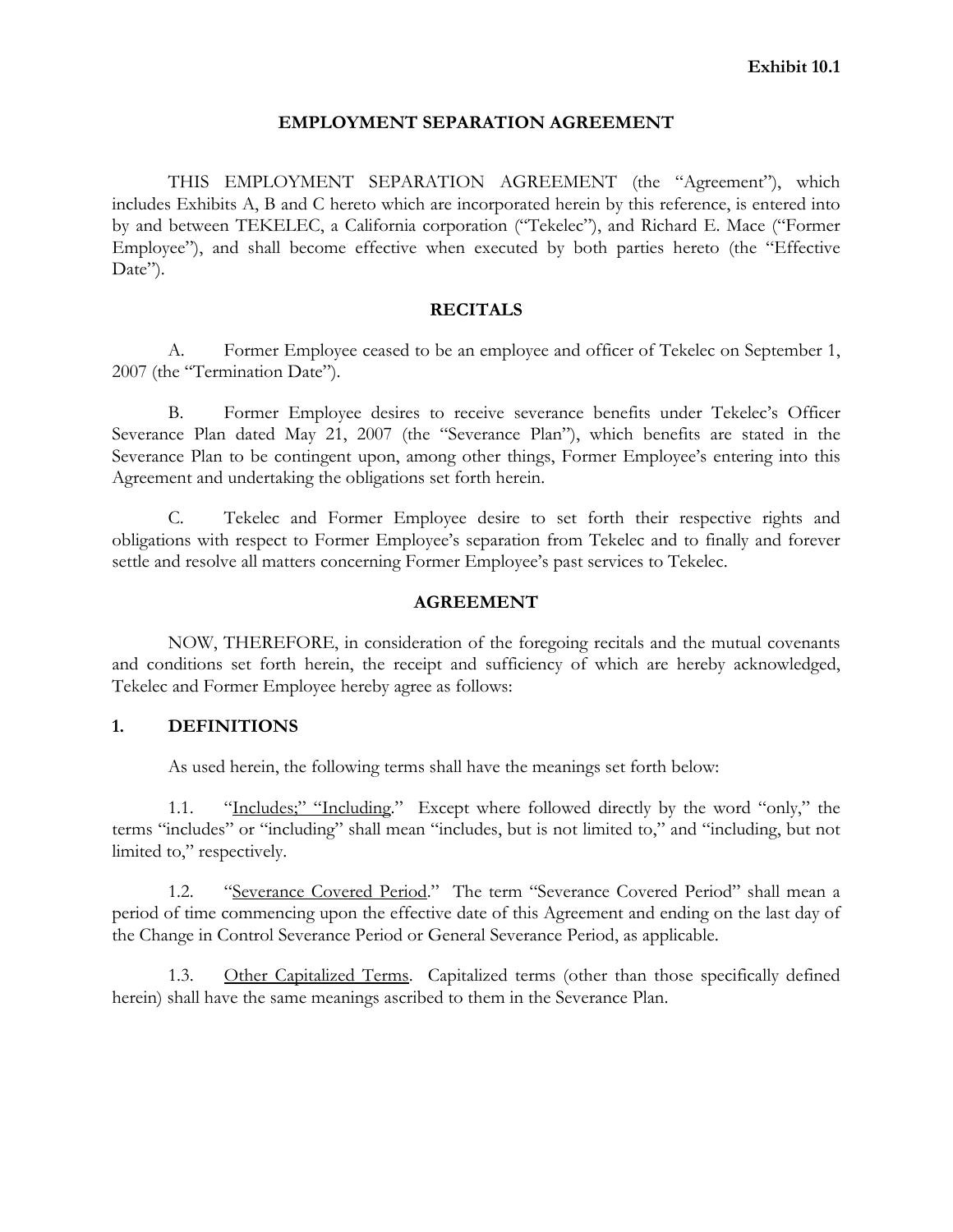### **2. MUTUAL REPRESENTATIONS, WARRANTIES AND COVENANTS**

Each party hereto represents, warrants and covenants (with respect to itself/himself only) to the other party hereto that, to its/his respective best knowledge and belief as of the date of each party's respective signature below:

2.1. Full Power and Authority. It/he has full power and authority to execute, enter into and perform its/his obligations under this Agreement; this Agreement, after execution by both parties hereto, will be a legal, valid and binding obligation of such party enforceable against it/him in accordance with its terms; it/he will not act or omit to act in any way which would materially interfere with or prohibit the performance of any of its/his obligations hereunder, and no approval or consent other than as has been obtained of any other party is necessary in connection with the execution and performance of this Agreement.

2.2. Effect of Agreement. The execution, delivery and performance of this Agreement and the consummation of the transactions hereby contemplated:

(a) will not interfere or conflict with, result in a breach of, constitute a default under or violation of any of the terms, provisions, covenants or conditions of any contract, agreement or understanding, whether written or oral, to which it/he is a party (including, in the case of Tekelec, its bylaws and articles of incorporation each as amended to date) or to which it/he is bound;

(b) will not conflict with or violate any applicable law, rule, regulation, judgment, order or decree of any government, governmental agency or court having jurisdiction over such party; and

 $(c)$ has not heretofore been assigned, transferred or granted to another party, or purported to assign, transfer or grant to another party, any rights, obligations, claims, entitlements, matters, demands or causes of actions relating to the matters covered herein.

### **3. CONFIDENTIALITY OBLIGATIONS DO NOT TERMINATE**

Former Employee acknowledges that any confidentiality, proprietary rights or nondisclosure agreement(s) in favor of Tekelec which he may have entered into in connection with his employment (collectively, the "Nondisclosure Agreement") with Tekelec is understood to be intended to survive, and does survive, any termination of such employment, and accordingly nothing in this Agreement shall be construed as terminating, limiting or otherwise affecting any such Nondisclosure Agreement or Former Employee's obligations thereunder. Without limiting the generality of the foregoing, no time period set forth in this Agreement shall be construed as shortening or limiting the term of any such Nondisclosure Agreement, which term shall continue as set forth therein.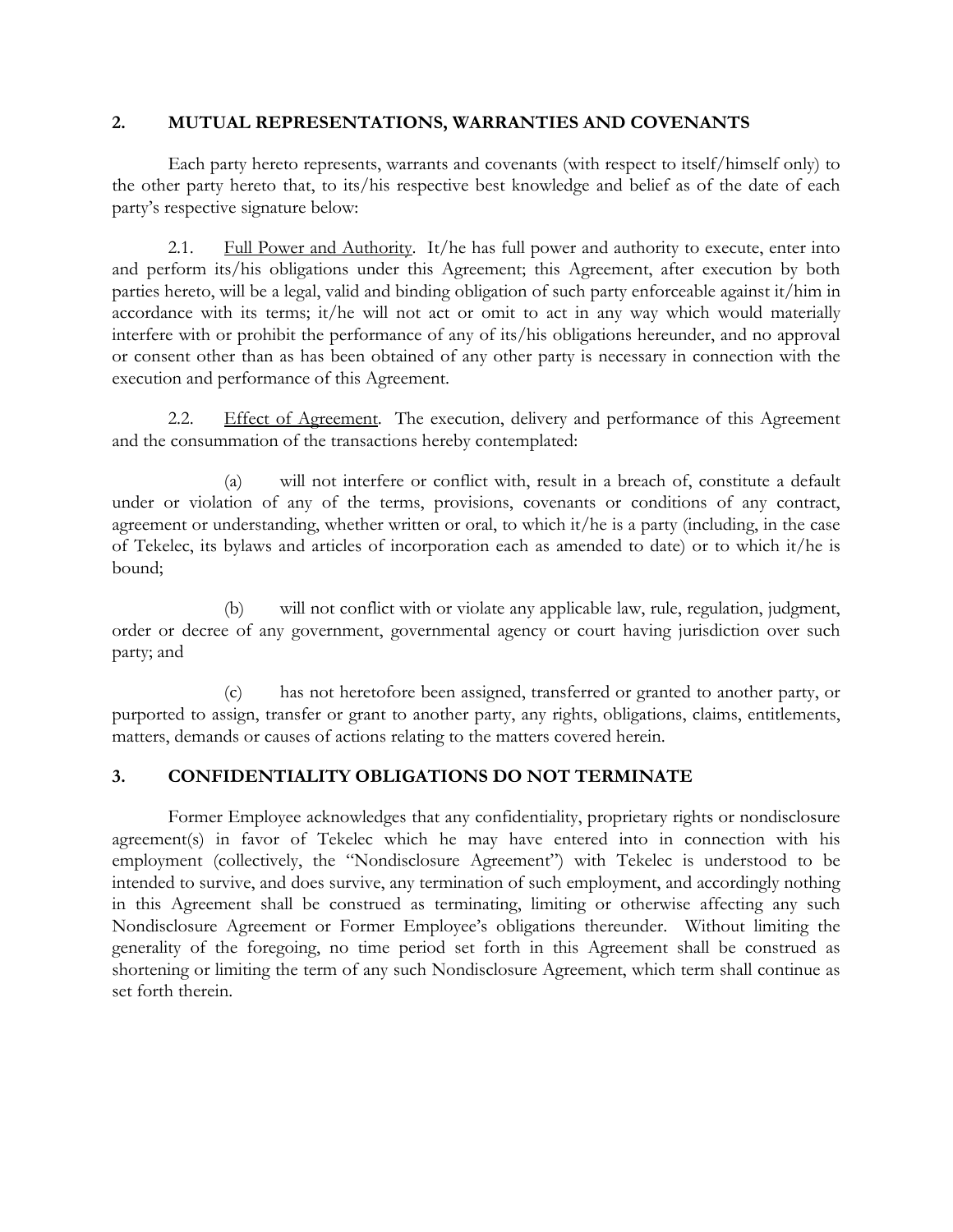## **4. BENEFITS**

4.1. Health Care Coverage Continuation. Tekelec (at its expense) will continue, for the duration of the Former Employee's Severance Covered Period, health care coverage for the Former Employee and his/her family members who are "qualified beneficiaries" (as such term is defined in the Consolidated Omnibus Budget Reconciliation Act of 1985 ("COBRA") under Tekelec's group health plan(s) generally available through COBRA during such period to employees participating in such plans(s) and at levels and contribution rates and with coverage no greater than those provided to such Former Employee as of the Termination Date. In the event the Former Employee and his or her family members become eligible for group health care coverage elsewhere on terms generally no less favorable to the Former Employee during the Severance Covered Period, the Former Employee shall provide notice to Tekelec, and Tekelec reserves the right to discontinue paying for such coverage under Tekelec's group health plans. Upon exhaustion of the later of the Former Employee's Severance Covered Period or the COBRA continuation period, or after Tekelec ceases paying for coverage (if applicable), such Former Employee may elect coverage under a conversion health plan available under Tekelec's group health plan(s) from the Company's health insurance carrier if and to the extent he/she is entitled to do so as a matter of right under federal or state law. Any expense associated with the continuation of any health care coverage beyond the Former Employee's Severance Covered Period will be the sole responsibility of the Former Employee.

4.2. Other Benefit Plans. Except as otherwise expressly provided in this Section 4 or as required by applicable law, Former Employee shall have no right to continue his participation in any Tekelec benefit plan following such employee's termination.

### **5. STOCK OPTIONS**

Exhibit A hereto sets forth any and all outstanding stock options, warrants and equity incentives and other rights to purchase capital stock or other securities of Tekelec which have been previously issued to Former Employee and which are outstanding as of the date hereof. Nothing in this Agreement shall alter or affect any of such outstanding stock options, warrants, equity incentives or rights or Former Employee's rights or responsibilities with respect thereto, including but not limited to Former Employee's rights to exercise any of his options, warrants, equity incentives or rights following the Termination Date.

### **6. PAYMENTS TO FORMER EMPLOYEE**

6.1. Employee Compensation. Tekelec has paid, and Former Employee acknowledges and agrees that Tekelec has paid, to him any and all salary and accrued but unpaid vacation and sick pay owed by Tekelec to Former Employee up to and including the Termination Date other than any compensation owed to him under the Severance Plan.

6.2. General Severance Allowance. In consideration for the release by Former Employee set forth herein (including the release of any and all claims Former Employee has or may have under the Age Discrimination in Employment Act ("ADEA")) and Former Employee's performance of his obligations under this Agreement (including but not limited to Former Employee's obligations under Section 7 hereof), Former Employee is entitled to receive, and Tekelec shall pay to Former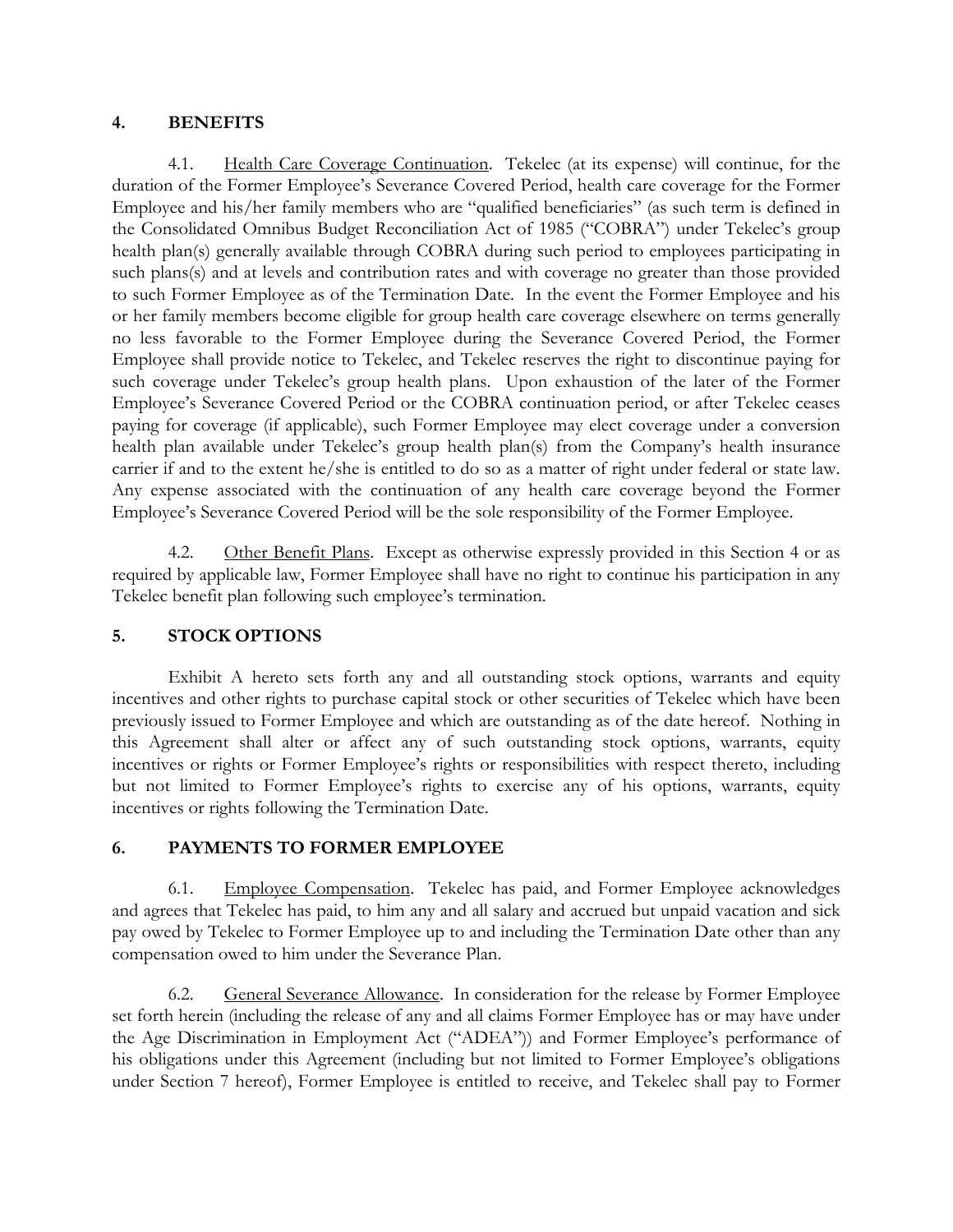Employee, a General Severance Allowance in the aggregate gross amount of \$877,500 payable in 18 equal monthly installments of \$48,750 each, less all applicable withholding taxes, beginning on the date that is ten days after the Effective Date and continuing on the monthly anniversary of such date thereafter, in accordance with the terms and conditions of the Severance Plan; however, if Former Employee is a Specified Employee, any payment which would otherwise occur within the first six months following the Former Employee's termination of employment shall be paid in a lump sum, with interest accruing at a reasonable rate of interest from the date of the Former Employee's termination of employment, on the first day of the seventh month immediately following the termination of employment to the extent necessary for the Former Employee to avoid any adverse tax consequences under Code Section 409A.

### **7. NON-COMPETITION AND NON-SOLICITATION**

7.1. Subject and in addition to Former Employee's existing fiduciary duties as a former officer and employee of Tekelec to the extent such continues under applicable law after Former Employee's Termination Date, provided that Tekelec has not breached any of the terms of this Agreement or any other currently existing written agreements between Tekelec and Former Employee, Former Employee agrees until the earlier of (i) the completion of the Severance Covered Period or (ii) such date as Tekelec may terminate this Agreement for default hereunder:

(a) Not to engage in any Competing Business Activity (as defined below) or be associated with a Competing Business Entity (as defined below) as an officer, director, employee, principal, consultant, lender, creditor, investor, agent or otherwise for any corporation, partnership, company, agency, person, association or any other entity; provided, however, that nothing contained herein shall prevent Former Employee from owning not more than 5% of the common equity and not more than 5% of the voting power of, or lending not more than \$25,000 to, any Competing Business Entity or any business engaged in a Competing Business Activity; provided, further, that for purposes of this agreement, any equity ownership, voting control or lending activity of Former Employee shall be deemed to include that of (i) any family member or (ii) person or entity controlled by Former Employee;

(b) Not to call upon or cause to be called upon, or solicit or assist in the solicitation of, in connection with any Competing Business Entity or Competing Business Activity, any entity, agency, person, firm, association, partnership or corporation that is a customer or account of Tekelec, currently and/or during the Severance Covered Period, for the purpose of selling, renting, leasing, licensing or supplying any product or service that is the same as, similar to or competitive with the products or services then being sold or developed by Tekelec;

 $(c)$ Not to enter into an employment or agency relationship with a Competing Business Entity or involving a Competing Business Activity with any person who, at the time of such entry, is an officer, director, employee, principal or agent of or with respect to Tekelec; and

(d) Not to induce or attempt to induce any person described in Section 7.1(c) to leave his employment, agency, directorship or office with Tekelec.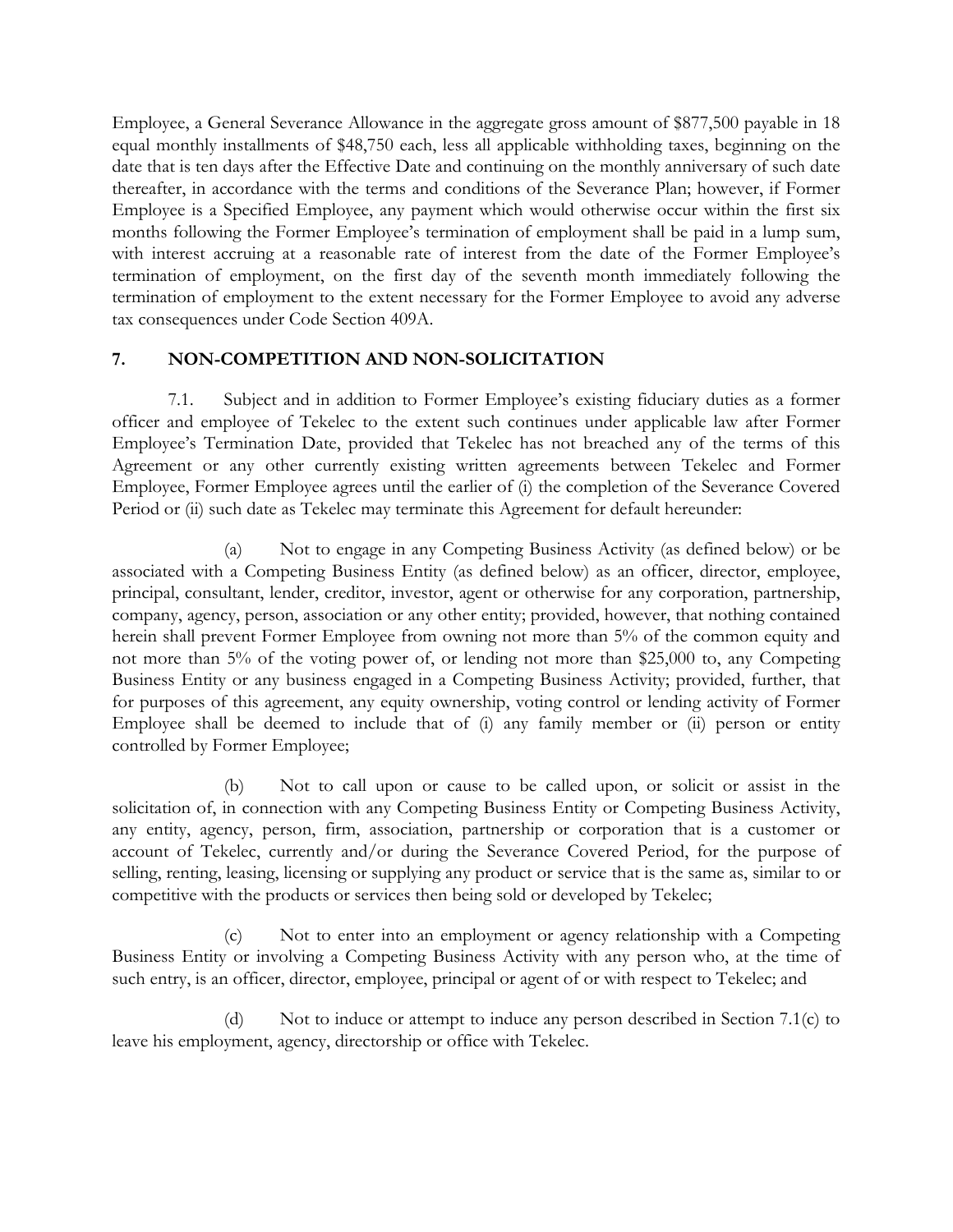7.2. For purposes of this Section 7, a "Competing Business Activity" shall mean any business activity of a person or entity (other than Tekelec) involving the development, design, manufacture, distribution, marketing, licensing, renting, leasing or selling within the Territory (as defined below) of products and services which are the same as, similar to or competitive with products or services of Tekelec then in existence or under development. For purposes hereof, the Territory shall include: the United States of America; Canada; Central America; South America; Europe; Japan; Australia; Singapore; and any country in which Tekelec then distributes, markets, licenses, rents, leases or sells its products or services. An entity as a whole shall be deemed to be a Competing Business Entity if it has one or more business activities involving the development, design, manufacture, distribution, marketing, licensing, renting, leasing or selling directly or indirectly within the Territory of products or services which are the same as, similar to or competitive with products or services of Tekelec then being sold or under development and if and only if the revenues derived directly or indirectly from engaging in such business activities by such entity represent either more than 3% of the entity's revenues or at least \$5 million in aggregate sales, or both, for the then-preceding 12-month period.

7.3. The parties acknowledge that the provisions and obligations set forth in this Section 7 are an integral part of this Agreement and that in the event Former Employee fails to abide by the provisions or obligations of this Section 7 or any other term, provision or obligation of this Agreement, then Tekelec, in addition to any other rights or remedy it may have at law, in equity, by statute or otherwise, shall be excused from its payment obligations to Former Employee under the Severance Plan and this Agreement.

### **8. CONFIDENTIAL INFORMATION AND TRADE SECRETS**

8.1. Former Employee hereby recognizes, acknowledges and agrees that Tekelec is the owner of proprietary rights in certain confidential sales and marketing information, programs, tactics, systems, methods, processes, compilations of technical and non-technical information, records and other business, financial, sales, marketing and other information and things of value. To the extent that any or all of the foregoing constitute valuable trade secrets and/or confidential and/or privileged information of Tekelec, Former Employee hereby further agrees as follows:

(a) That, except with prior written authorization from Tekelec's CEO, for purposes related to Tekelec's best interests, he will not directly or indirectly duplicate, remove, transfer, disclose or utilize, nor knowingly allow any other person to duplicate, remove, transfer, disclose or utilize, any property, assets, trade secrets or other things of value, including, but not limited to, records, techniques, procedures, systems, methods, market research, new product plans and ideas, distribution arrangements, advertising and promotional materials, forms, patterns, lists of past, present or prospective customers, and data prepared for, stored in, processed by or obtained from, an automated information system belonging to or in the possession of Tekelec which are not intended for and have not been the subject of public disclosure. Former Employee agrees to safeguard all Tekelec trade secrets in his possession or known to him at all times so that they are not exposed to, or taken by, unauthorized persons and to exercise his reasonable efforts to assure their safekeeping. This subsection shall not apply to information that as of the date hereof is, or as of the date of such duplication, removal, transfer, disclosure or utilization (or the knowing allowing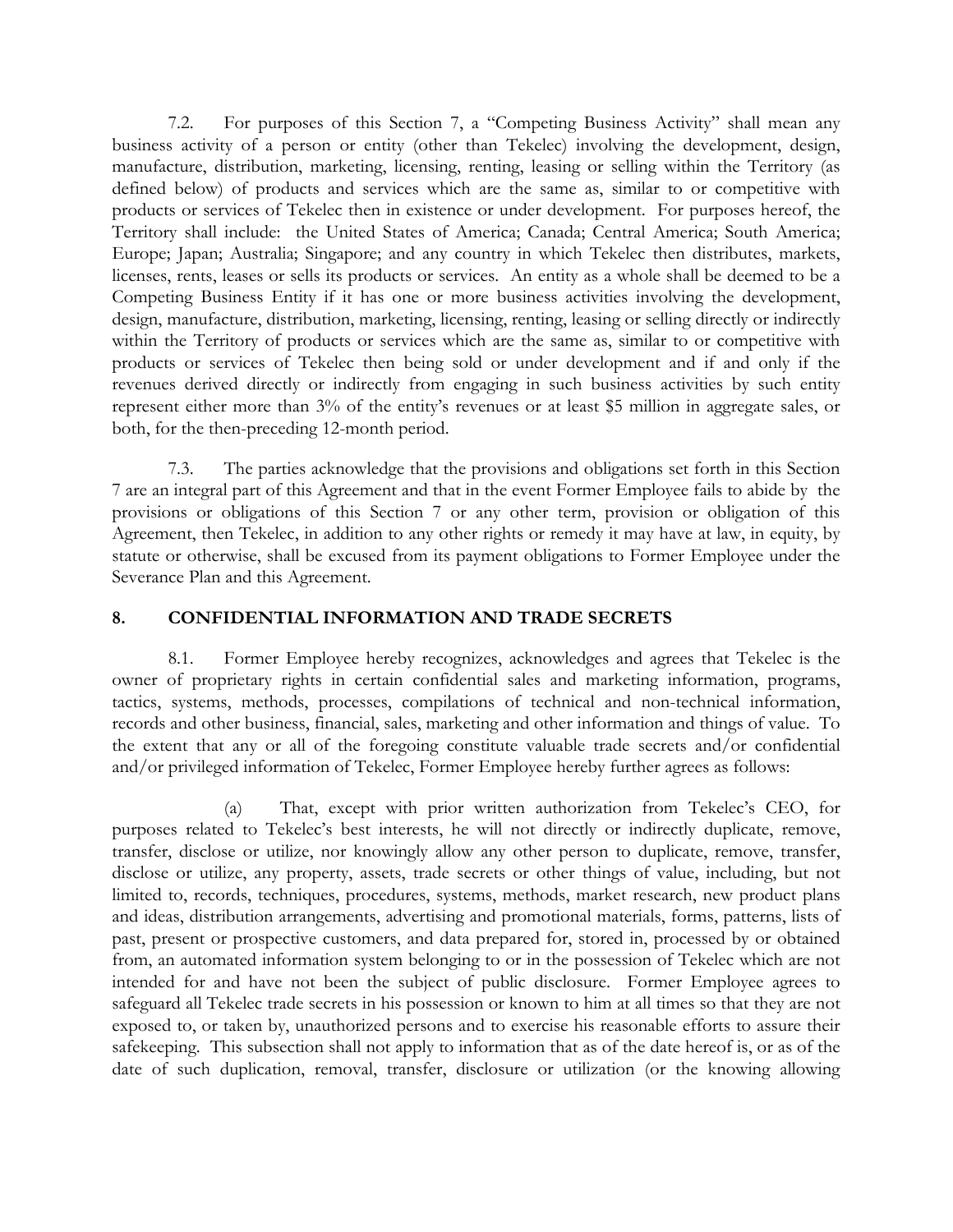thereof) by Former Employee has (i) become generally known to the public or competitors of Tekelec (other than as a result of a breach of this Agreement); (ii) been lawfully obtained by Former Employee from any third party who has lawfully obtained such information without breaching any obligation of confidentiality; or (iii) been published or generally disclosed to the public by Tekelec. Former Employee shall bear the burden of showing that any of the foregoing exclusions applies to any information or materials.

 $(b)$ That all improvements, discoveries, systems, techniques, ideas, processes, programs and other things of value made or conceived in whole or in part by Former Employee with respect to any aspects of Tekelec's current or anticipated business while an employee of Tekelec are and remain the sole and exclusive property of Tekelec, and Former Employee has disclosed all such things of value to Tekelec and will cooperate with Tekelec to insure that the ownership by Tekelec of such property is protected. All of such property of Tekelec in Former Employee's possession or control, including, but not limited to, all personal notes, documents and reproductions thereof, relating to the business and the trade secrets or confidential or privileged information of Tekelec has already been, or shall be immediately, delivered to Tekelec.

8.2. Former Employee further acknowledges that as the result of his prior service as an officer and employee of Tekelec, he has had access to, and is in possession of, information and documents protected by the attorney-client privilege and by the attorney work product doctrine. Former Employee understands that the privilege to hold such information and documents confidential is Tekelec's, not his personally, and that he will not disclose the information or documents to any person or entity without the express prior written consent of the CEO or Board of Tekelec unless he is required to do so by law.

8.3. Former Employee's obligations set forth in this Section 8 shall be in addition to, and not instead of, Former Employee's obligations under any written Nondisclosure Agreement.

### **9. ENFORCEMENT OF SECTIONS 7 AND 8**

Former Employee hereby acknowledges and agrees that the services rendered by him to Tekelec in the course of his prior employment were of a special and unique character, and that breach by him of any provision of the covenants set forth in Sections 7 and 8 of this Agreement will cause Tekelec irreparable injury and damages. Former Employee expressly agrees that Tekelec shall be entitled, in addition to all other remedies available to it whether at law or in equity, to injunctive or other equitable relief to secure their enforcement.

The parties hereto expressly agree that the covenants contained in Sections 7 and 8 hereof are reasonable in scope, duration and otherwise; however, if any of the restraints provided in said covenants are adjudicated to be excessively broad as to geographic area or time or otherwise, said restraint shall be reduced to whatever extent is reasonable and the restraint shall be fully enforced in such modified form. Any provisions of said covenants not so reduced shall remain in full force and effect.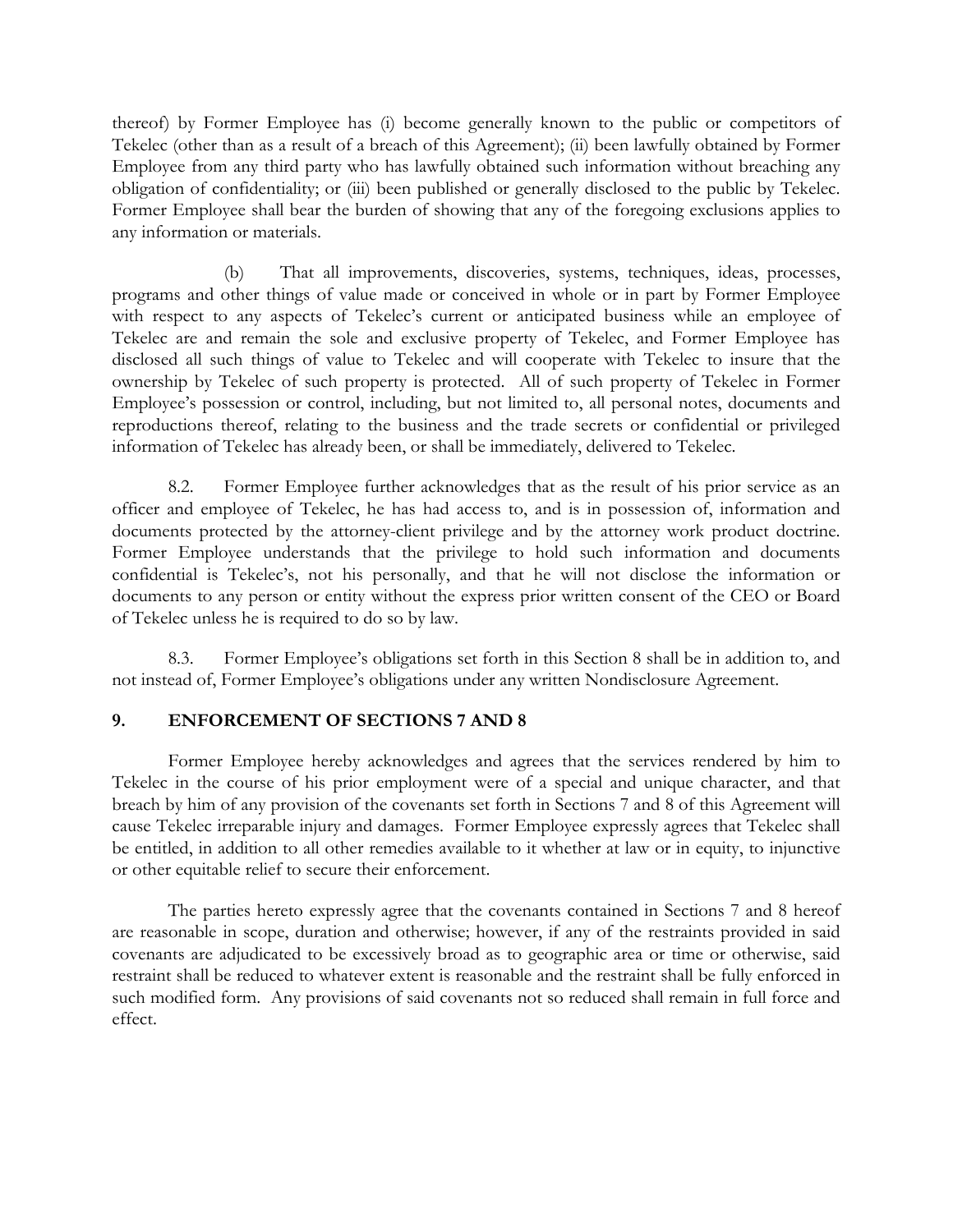#### **10. PROHIBITION AGAINST DISPARAGEMENT**

10.1. Former Employee agrees that for a period of two years following the Effective Date any communication, whether oral or written, occurring on or off the premises of Tekelec, made by him or on his behalf to any person or entity (including, without limitation, any Tekelec employee, customer, vendor, supplier, any competitor, any media entity and any person associated with any media) which in any way relates to Tekelec (or any of its subsidiaries) or to Tekelec's or any of its subsidiaries' directors, officers, management or employees: (a) will be truthful; and (b) will not, directly or indirectly, criticize, disparage, or in any manner undermine the reputation or business practices of Tekelec or its directors, officers, management or employees.

10.2. The only exceptions to Section 10.1 shall be: (a) truthful statements privately made to (i) the CEO of Tekelec, (ii) any member of Tekelec's Board, (iii) Tekelec's auditors, (iv) inside or outside counsel of Tekelec, (v) Former Employee's counsel or (vi) Former Employee's spouse; (b) truthful statements lawfully compelled and made under oath in connection with a court or government administrative proceeding; and (c) truthful statements made to specified persons upon and in compliance with prior written authorization from Tekelec's CEO or Board to Former Employee directing him to respond to inquiries from such specified persons.

### **11. COOPERATION**

Former Employee agrees that for a period of five years commencing with the Effective Date he will cooperate fully and reasonably with Tekelec in connection with any future or currently pending matter, proceeding, litigation or threatened litigation: (1) directly or indirectly involving Tekelec (which, for purposes of this section, shall include Tekelec and each of its current and future subsidiaries, successors or permitted assigns); or (2) directly or indirectly involving any director, officer or employee of Tekelec (with regard to matters relating to such person(s) acting in such capacities with regard to Tekelec business). Such cooperation shall include making himself available upon reasonable notice at reasonable times and places for consultation and to testify truthfully (at Tekelec's expense for reasonable, pre-approved out-of-pocket travel costs plus a daily fee equal to one-twentieth of his monthly severance compensation under Section 6.2 hereof for each full or partial day during which Former Employee makes himself so available) in any action as reasonably requested by the CEO or the Board of Directors. Former Employee further agrees to immediately notify Tekelec's CEO in writing in the event that he receives any legal process or other communication purporting to require or request him to produce testimony, documents, information or things in any manner related to Tekelec, its directors, officers or employees, and that he will not produce testimony, documents, information or other things with regard to any pending or threatened lawsuit or proceeding regarding Tekelec without giving Tekelec prior written notice of the same and reasonable time to protect its interests with respect thereto. Former Employee further promises that when so directed by the CEO or the Board of Directors, he will make himself available to attend any such legal proceeding and will truthfully respond to any questions in any manner concerning or relating to Tekelec and will produce all documents and things in his possession or under his control which in any manner concern or relate to Tekelec. Former Employee covenants and agrees that he will immediately notify Tekelec's CEO in writing in the event that he breaches any of the provisions of Sections 7, 8, 10 or 11 hereof.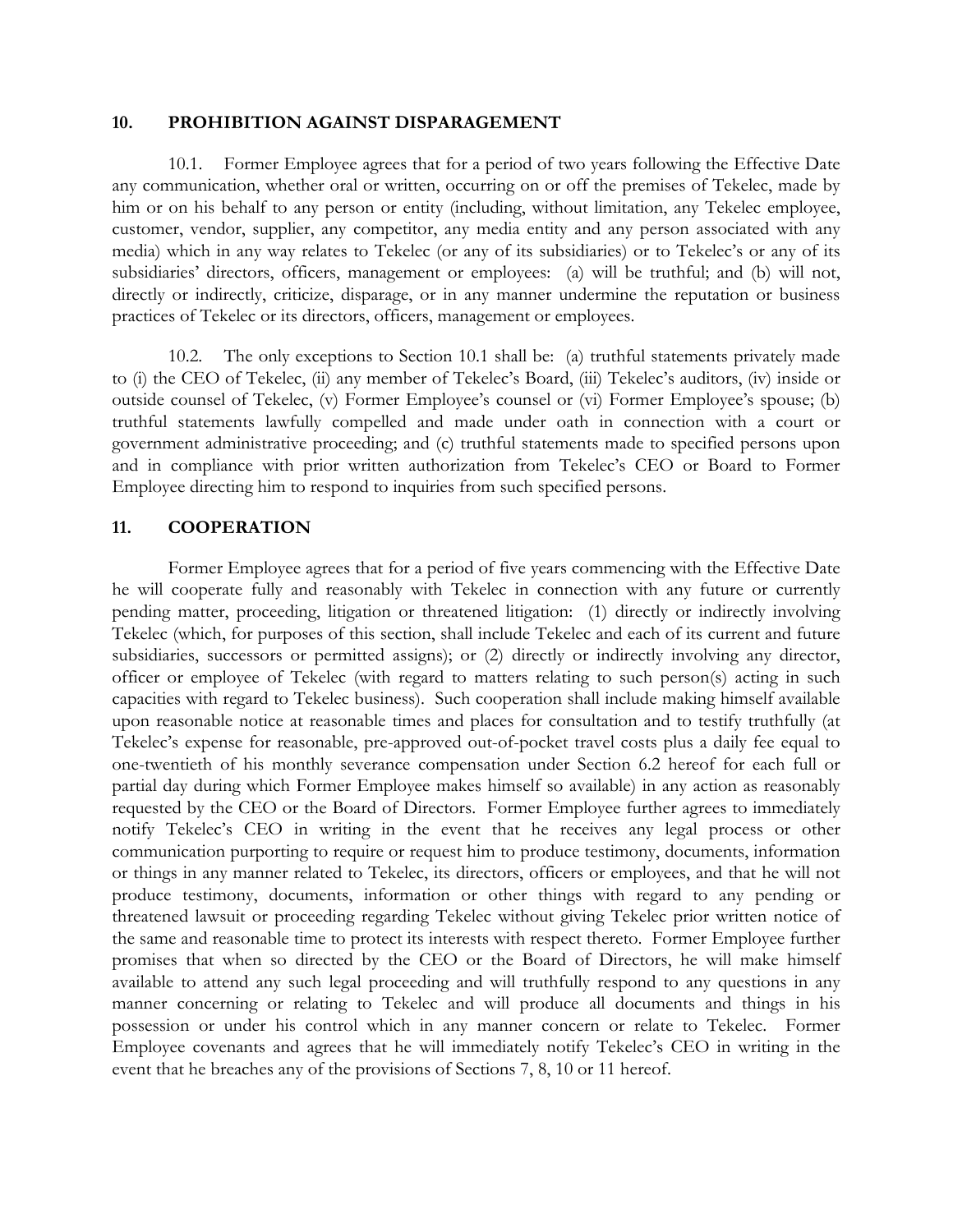#### **12. SOLE ENTITLEMENT**

Former Employee acknowledges and agrees that his sole entitlement to compensation, payments of any kind, monetary and nonmonetary benefits and perquisites with respect to his prior Tekelec relationship (as an officer and employee) is as set forth in the Severance Plan, this Agreement, the Company's bonus plan for officers as in effect from time to time, stock option and warrant agreements, COBRA, and such other written agreements and securities between Tekelec and Former Employee as may exist or as may be set forth on Exhibit B hereto.

#### **13. RELEASE OF CLAIMS**

13.1. General. Former Employee does hereby and forever release and discharge Tekelec and the predecessor corporation of Tekelec as well as the successors, current, prior or future shareholders of record, officers, directors, heirs, predecessors, assigns, agents, employees, attorneys, insurers and representatives of each of them, past, present or future, from any and all cause or causes of action, actions, judgments, liens, indebtedness, damages, losses, claims, liabilities and demands of any kind or character whatsoever, whether known or unknown, suspected to exist or not suspected to exist, anticipated or not anticipated, asserted or unasserted, which are existing on or arising prior to the date of this Agreement and which, directly or indirectly, in whole or in part, relate or are attributable to, connected with, or incidental to the previous employment of Former Employee by Tekelec, the separation of that employment, and any dealings between the parties concerning Former Employee's employment existing prior to the date of execution of this Agreement, excepting only those obligations expressly recited herein or to be performed hereunder. Nothing contained in this Section 13 shall affect any rights, claims or causes of action which Former Employee may have (1) with respect to his outstanding stock options, warrants or other stock subscription rights to purchase Tekelec Common Stock or other securities under the terms and conditions thereof; (2) as a shareholder of Tekelec; (3) to indemnification by Tekelec, to the extent required under the provisions of Tekelec's Articles of Incorporation, Tekelec's Bylaws, the California General Corporation Law, insurance or contracts, with respect to matters relating to Former Employee's prior service as a director, an officer, employee and agent of Tekelec; (4) with respect to his eligibility for severance payments under the Severance Plan or any other written agreement listed on Exhibit B hereto; and (5) to make claims against or seek indemnification or contribution from anyone not released by the first sentence of this Section 13 with respect to any matter or anyone released by the first sentence of this Section 13 with respect to any matter not released thereby; or (6) with respect to Tekelec's performance of this Agreement. Further, Former Employee waives specifically any and all rights or claims Former Employee has or may have under the ADEA, and acknowledges that such waiver is given voluntarily in exchange for certain consideration included in the severance benefits being paid pursuant to this Agreement.

13.2. Waiver of Unknown Claims. Former Employee acknowledges that he is aware that he may hereafter discover claims or facts different from or in addition to those he now knows or believes to be true with respect to the matters herein released, and he agrees that this release shall be and remain in effect in all respects a complete general release as to the matters released and all claims relative thereto which may exist or may heretofore have existed, notwithstanding any such different or additional facts. Former Employee acknowledges that he has been informed of Section 1542 of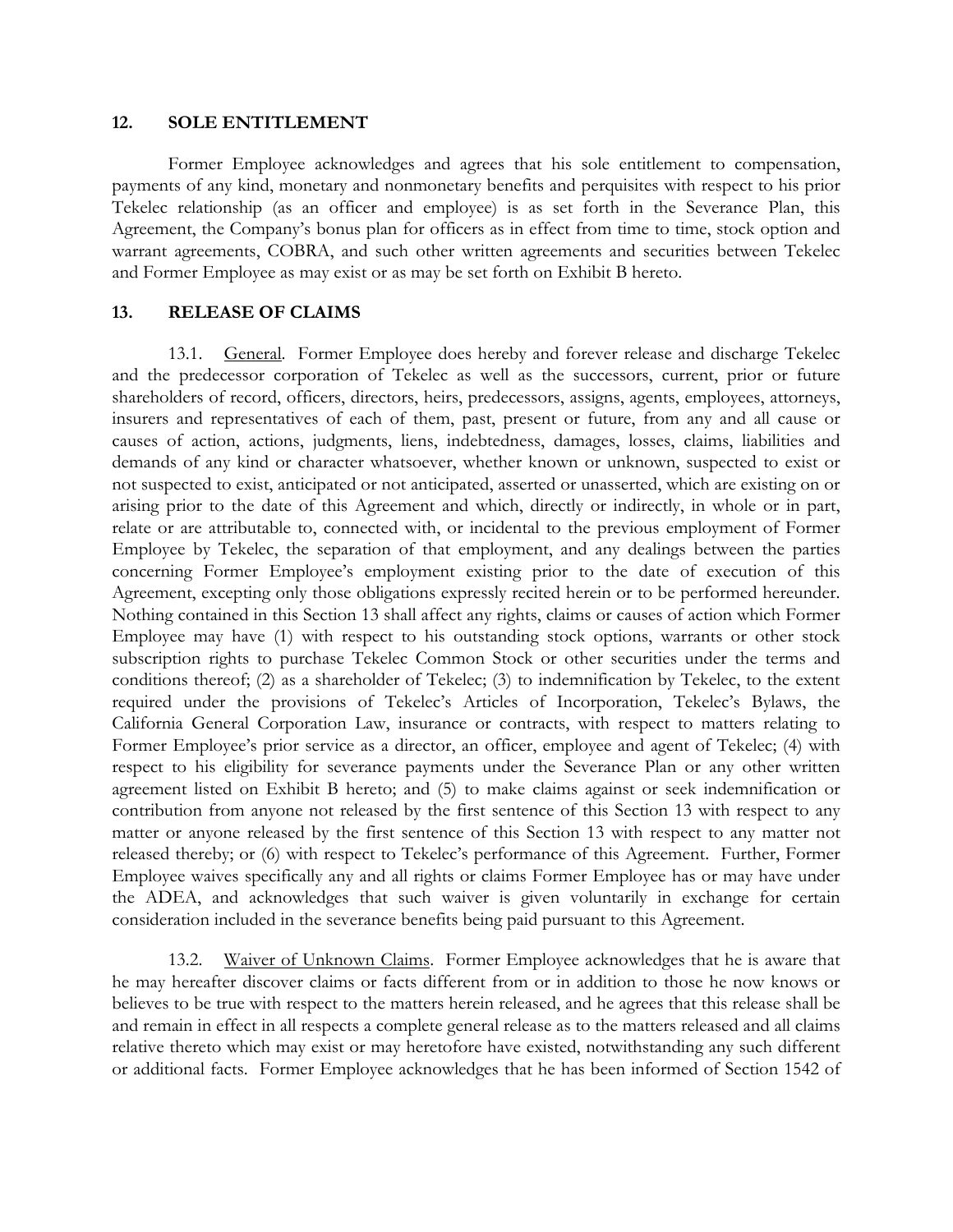the Civil Code of the State of California, and does hereby expressly waive and relinquish all rights and benefits which he has or may have under said Section (or any similar state statute), which reads as follows:

> "A general release does not extend to claims which the creditor does not know or suspect to exist in his favor at the time of executing the release, which if known by him must have materially affected his settlement with the debtor."

13.3. Covenant Not to Sue on Matters Released. Former Employee covenants that he will not make, assert or maintain against any person or entity that Former Employee has released in this Agreement, any claim, demand, action, cause of action, suit or proceeding arising out of or in connection with the matters herein released, including, but not limited to, any claim or right under the ADEA, or any other federal or state statute or regulation; provided, however, this paragraph will not bar: (1) a challenge under the Older Workers Benefit Protection Act ("OWBPA") to enforceability of the waiver and release or ADEA claims set forth in this Agreement or (2) filing a charge or participation in an investigation or proceeding conducted by the U.S. Equal Employment Opportunity Commission or other governmental agency with jurisdiction concerning the terms, conditions and privileges of employment; provided, however, that by signing this Agreement, Former Employee waives his right to, and shall not seek or accept any monetary or other relief of any nature whatsoever in connection with, any such charges, investigation or proceedings. Former Employee represents and warrants that he has not assigned or transferred, purported to assign or transfer, and will not assign or transfer, any matter or claim herein released. Former Employee represents and warrants that he knows of no other person or entity which claims an interest in the matters or claims herein released. Former Employee agrees to, and shall at all times, indemnify and hold harmless each person and entity that Former Employee has released in this Agreement against any claim, demand, damage, debt, liability, account, action or cause of action, or cost or expense, including attorneys' fees, resulting or arising from any breach of the representations, warranties and covenants made herein.

## **14. ASSIGNMENT**

Former Employee represents and warrants that he has not heretofore assigned, transferred or granted or purported to assign, transfer or grant any claims, entitlement, matters, demands or causes of action herein released, disclaimed, discharged or terminated, and agrees to indemnify and hold harmless Tekelec from and against any and all costs, expense, loss or liability incurred by Tekelec as a consequence of any such assignment, transfer or grant.

### **15. FORMER EMPLOYEE REPRESENTATIONS**

Notwithstanding that this Agreement is being entered into subsequent to the Termination Date, except as listed by Former Employee on Exhibit C, from the period beginning on the Termination Date to the Effective Date, Former Employee represents and warrants that he has not acted or omitted to act in any respect which directly or indirectly would have constituted a violation of Sections 7, 8, 10 or 11 herein had this Agreement then been in effect.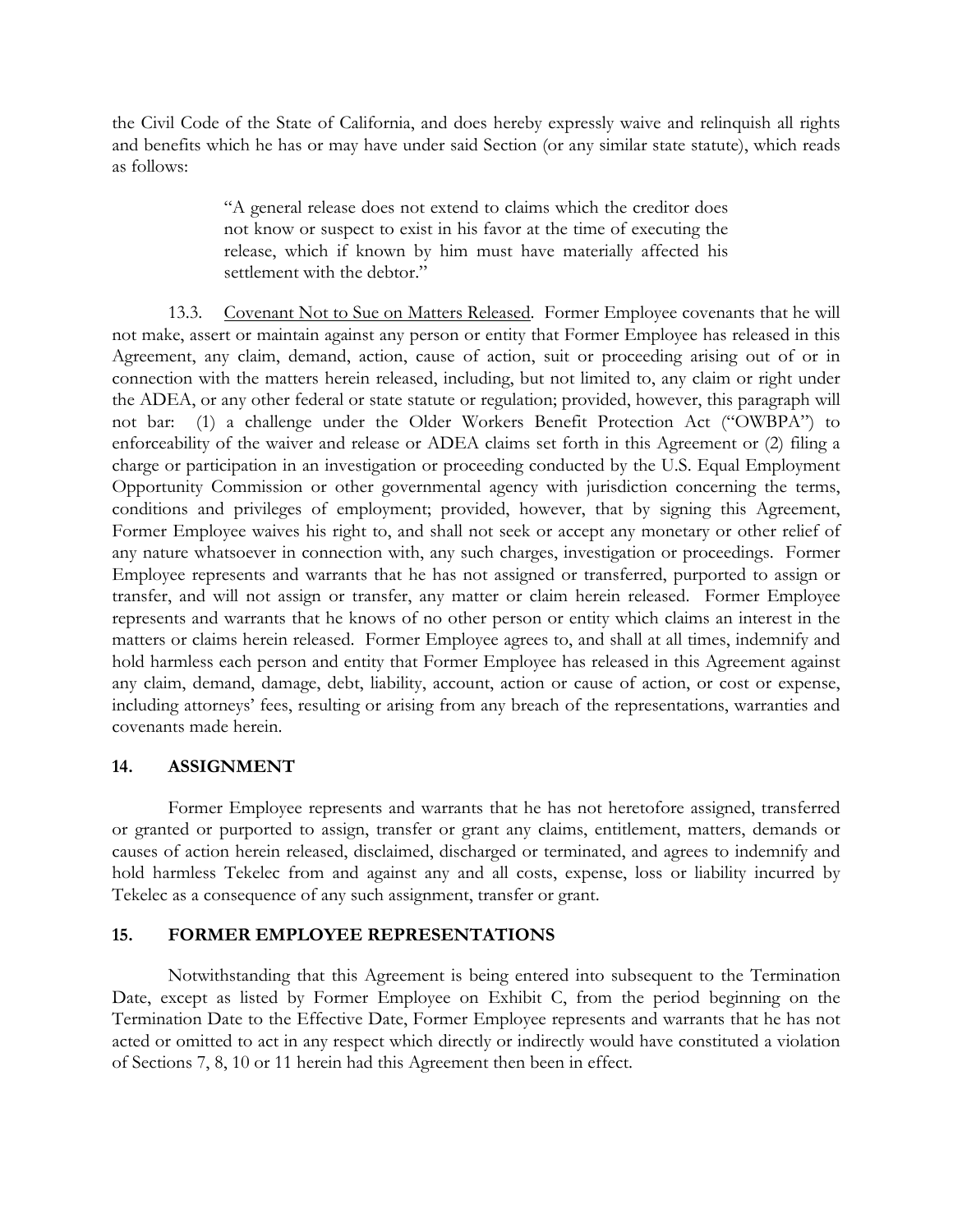## **16. MISCELLANEOUS**

16.1. Notices. All notices and demands referred to or required herein or pursuant hereto shall be in writing, shall specifically reference this Agreement and shall be deemed to be duly sent and given upon actual delivery to and receipt by the relevant party (which notice, in the case of Tekelec, must be from an officer of Tekelec) or five days after deposit in the U.S. mail by certified or registered mail, return receipt requested, with postage prepaid, addressed as follows (if, however, a party has given the other party due notice of another address for the sending of notices, then future notices shall be sent to such new address):

| (a) | If to Tekelec:         | Tekelec<br>5200 Paramount Parkway<br>Morrisville, North Carolina 27560<br>Attn: Chief Executive Officer |  |  |
|-----|------------------------|---------------------------------------------------------------------------------------------------------|--|--|
|     | With a copy to:        | General Counsel Tekelec                                                                                 |  |  |
|     |                        | 5200 Paramount Parkway                                                                                  |  |  |
|     |                        | Morrisville, North Carolina 27560                                                                       |  |  |
|     |                        | -and-                                                                                                   |  |  |
|     |                        | Katherine Ashton                                                                                        |  |  |
|     |                        | Bryan Cave LLP                                                                                          |  |  |
|     |                        | 120 Broadway, Suite 300                                                                                 |  |  |
|     |                        | Santa Monica, California 90401-2386                                                                     |  |  |
| (b) | If to Former Employee: | Richard E Mace                                                                                          |  |  |
|     |                        | 7720 Benthill Court                                                                                     |  |  |
|     |                        | Wake Forest, NC 27587                                                                                   |  |  |

16.2. Legal Advice and Construction of Agreement. Both Tekelec and Former Employee have received (or have voluntarily and knowingly elected not to receive) independent legal advice with respect to the advisability of entering into this Agreement and with respect to all matters covered by this Agreement and neither has been entitled to rely upon or has in fact relied upon the legal or other advice of the other party or such other party's counsel (or employees) in entering into this Agreement.

16.3. Parties' Understanding. Tekelec and Former Employee state that each has carefully read this Agreement, that it has been fully explained to it/him by its/his attorney (or that it/he has voluntarily and knowingly elected not to receive such explanation), that it/he fully understands its final and binding effect, that the only promises made to it/him to sign the Agreement are those stated herein, and that it/he is signing this Agreement voluntarily.

16.4. Recitals and Section Headings. Each term of this Agreement is contractual and not merely a recital. All recitals are incorporated by reference into this Agreement. Captions and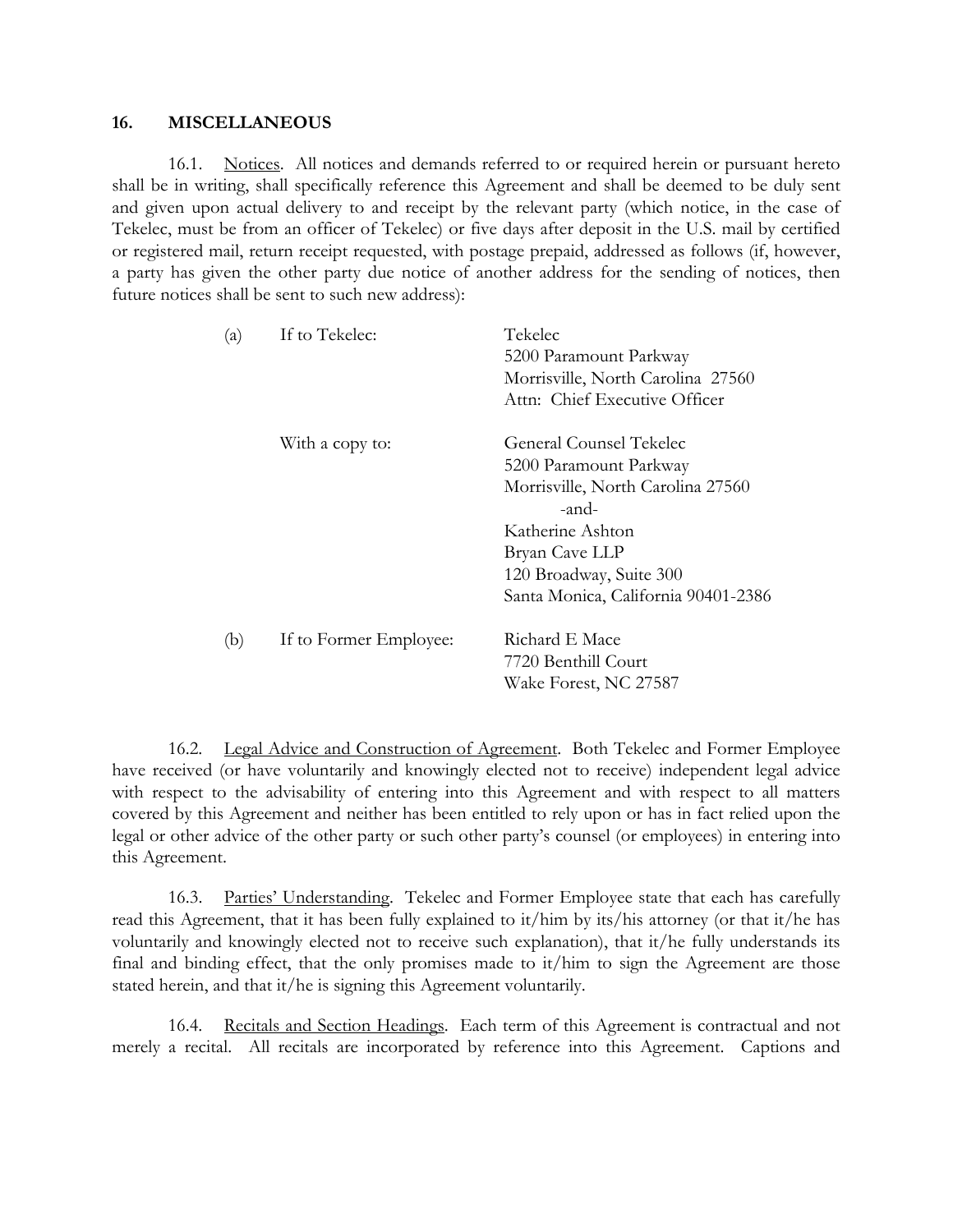section headings are used herein for convenience only, are not part of this Agreement and shall not be used in interpreting or construing it.

16.5. Entire Agreement. This Agreement constitutes a single integrated contract expressing the entire agreement of the parties with respect to the subject matter hereof and supersedes all prior and contemporaneous oral and written agreements and discussions with respect to the subject matter hereof. Notwithstanding the foregoing, the parties understand and agree that any Nondisclosure Agreement and all other written agreements between Former Employee and Tekelec are separate from this Agreement and, subject to the terms and conditions of each such agreement, shall survive the execution of this Agreement, and nothing contained in this Agreement shall be construed as affecting the rights or obligations of either party set forth in such agreements.

16.6. Severability. In the event any provision of this Agreement or the application thereof to any circumstance shall be determined by arbitration pursuant to Section 16.10 of this Agreement or held by a court of competent jurisdiction to be invalid, illegal or unenforceable, or to be excessively broad as to time, duration, geographical scope, activity, subject or otherwise, it shall be construed to be limited or reduced so as to be enforceable to the maximum extent allowed by applicable law as it shall then be in force, and if such construction shall not be feasible, then such provision shall be deemed to be deleted herefrom in any action before that arbitral body or court, and all other provisions of this Agreement shall remain in full force and effect.

16.7. Amendment and Waiver. This Agreement and each provision hereof may be amended, modified, supplemented or waived only by a written document specifically identifying this Agreement and signed by each party hereto. Except as expressly provided in this Agreement, no course of dealing between the parties hereto and no delay in exercising any right, power or remedy conferred hereby or now or hereafter existing at law, in equity, by statute or otherwise, shall operate as a waiver of, or otherwise prejudice, any such rights, power or remedy.

16.8. Cumulative Remedies. None of the rights, powers or remedies conferred herein shall be mutually exclusive, and each such right, power or remedy shall be cumulative and in addition to every other right, power or remedy, whether conferred herein or now or hereafter available at law, in equity, by statute or otherwise.

16.9. Specific Performance. Each party hereto may obtain specific performance to enforce its/his rights hereunder and each party acknowledges that failure to fulfill its/his obligations to the other party hereto would result in irreparable harm.

16.10. Arbitration. Except for the right of either party to apply to a court of competent jurisdiction for a Temporary Restraining Order to preserve the status quo or prevent irreparable harm, any dispute or controversy between Tekelec and Former Employee under this Agreement involving its interpretation or the obligations of a party hereto shall be determined by binding arbitration in accordance with the commercial arbitration rules of the American Arbitration Association, in the County of Wake, State of North Carolina.

Arbitration may be conducted by one impartial arbitrator by mutual agreement. In the event that the parties are unable to agree on a single arbitrator within 30 days of first demand for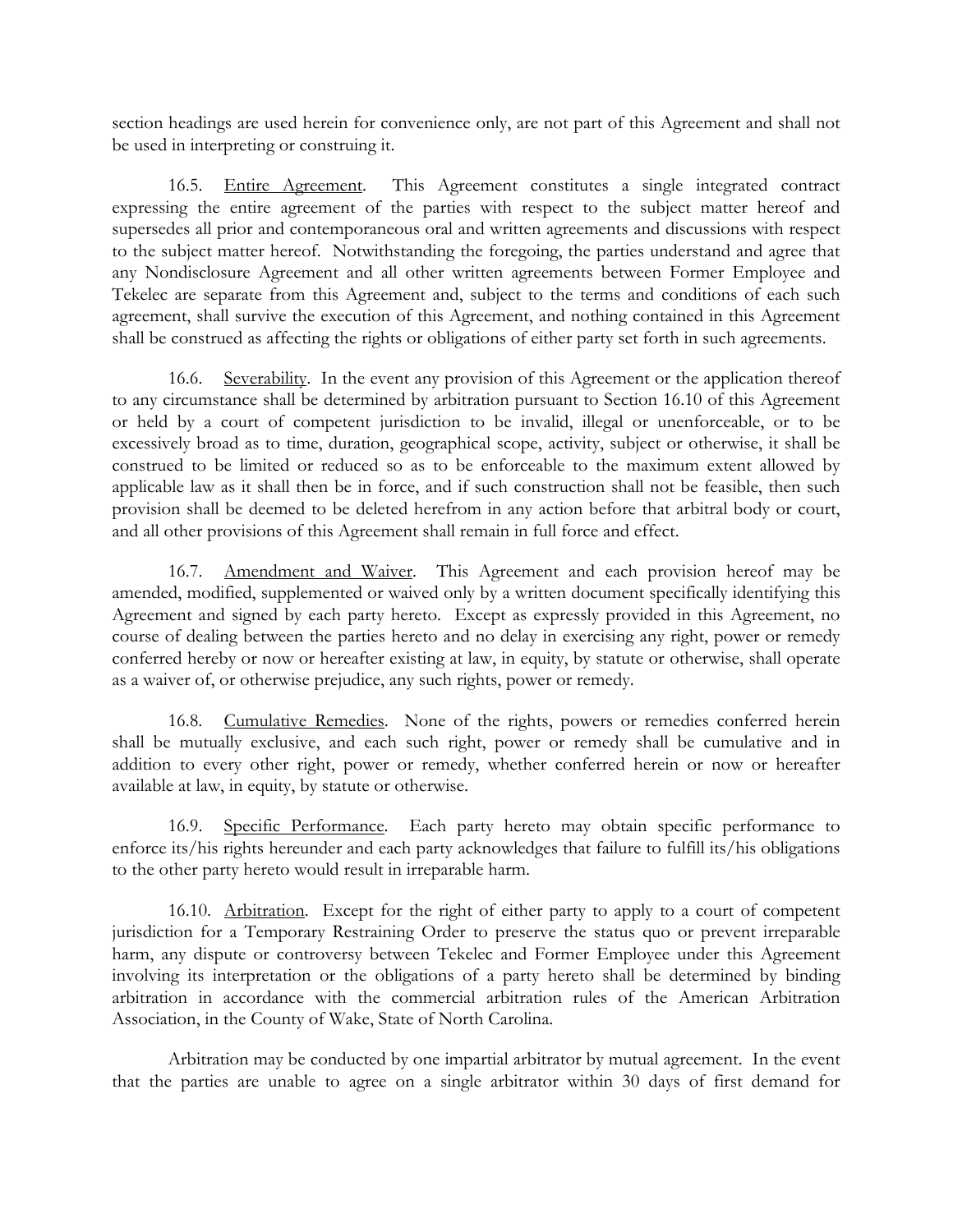arbitration, the arbitration shall proceed before a panel of three arbitrators, one of whom shall be selected by Tekelec and one of whom shall be selected by Former Employee, and the third of whom shall be selected by the two arbitrators selected. All arbitrators are to be selected from a panel provided by the American Arbitration Association. The arbitrators shall have the authority to permit discovery, to the extent deemed appropriate by the arbitrators, upon request of a party. The arbitrators shall have no power or authority to add to or, except as otherwise provided by Section 16.6 hereof, to detract from the agreements of the parties, and the prevailing party shall recover costs and attorneys' fees incurred in arbitration. The arbitrators shall have the authority to grant injunctive relief in a form substantially similar to that which would otherwise be granted by a court of law. The arbitrators shall have no authority to award punitive or consequential damages. The resulting arbitration award may be enforced, or injunctive relief may be sought, in any court of competent jurisdiction. Any action arising out of or relating to this Agreement may be filed only in the Superior Court of the County of Wake, North Carolina or the United States District Court for the Eastern District of North Carolina.

16.11. North Carolina Law and Location. This Agreement was negotiated, executed and delivered within the State of North Carolina, and the rights and obligations of the parties hereto shall be construed and enforced in accordance with and governed by the internal (and not the conflict of laws) laws of the State of North Carolina applicable to the construction and enforcement of contracts between parties resident in North Carolina which are entered into and fully performed in North Carolina. Any action or proceeding arising out of, relating to or concerning this Agreement that is not subject to the arbitration provisions set forth in Section 16.10 above shall be filed in the state courts of the County of Wake, State of North Carolina or in a United States District Court for the Eastern District of North Carolina and in no other location. The parties hereby waive the right to object to such location on the basis of venue.

16.12. Attorneys' Fees. In the event a lawsuit is instituted by either party concerning a dispute under this Agreement, the prevailing party in such lawsuit shall be entitled to recover from the losing party all reasonable attorneys' fees, costs of suit and expenses (including the reasonable fees, costs and expenses of appeals), in addition to whatever damages or other relief the injured party is otherwise entitled to under law or equity in connection with such dispute.

16.13. Force Majeure. Neither Tekelec nor Former Employee shall be deemed in default if its/his performance of obligations hereunder is delayed or become impossible or impracticable by reason of any act of God, war, fire, earthquake, strike, civil commotion, epidemic, or any other cause beyond such party's reasonable control.

16.14. Counterparts. This Agreement may be executed in two or more counterparts, each of which shall be deemed an original, but all of which together shall constitute one and the same instrument.

16.15. Successors and Assigns. Neither party may assign this Agreement or any of its rights or obligations hereunder (including, without limitation, rights and duties of performance) to any third party or entity, and this Agreement may not be involuntarily assigned or assigned by operation of law, without the prior written consent of the non-assigning party, which consent may be given or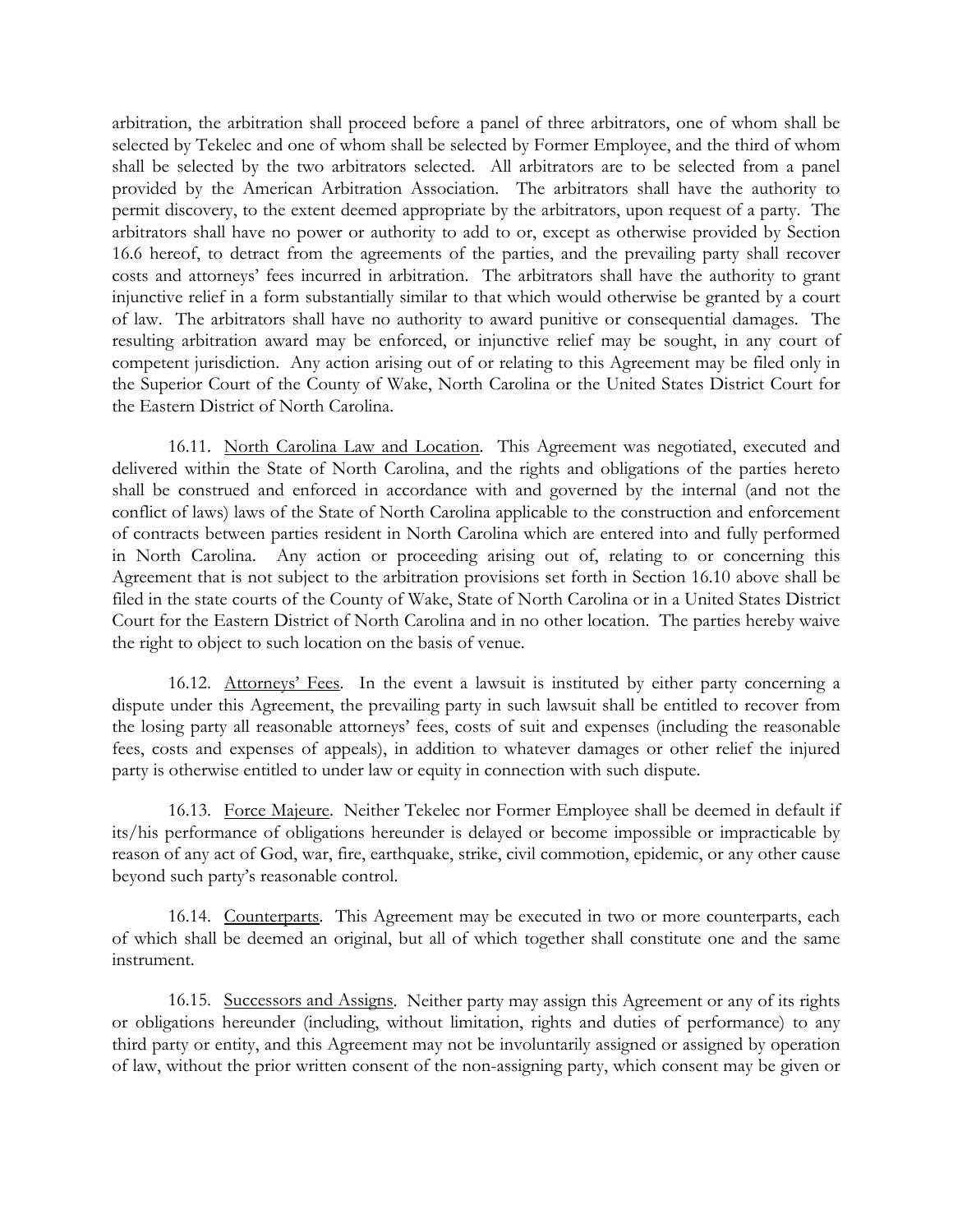withheld by such non-assigning party in the sole exercise of its discretion, except that Tekelec may assign this Agreement to a corporation acquiring: (1) 50% or more of Tekelec's capital stock in a merger or acquisition; or (2) all or substantially all of the assets of Tekelec in a single transaction; and except that Former Employee may transfer or assign his rights under this Agreement voluntarily, involuntarily or by operation of law upon or as a result of his death to his heirs, estate and/or personal representative(s). Any prohibited assignment shall be null and void, and any attempted assignment of this Agreement in violation of this section shall constitute a material breach of this Agreement and cause for its termination by and at the election of the other party hereto by notice. This Agreement shall be binding upon and inure to the benefit of each of the parties hereto and each person or entity released pursuant to Section 12 hereof and, except as otherwise provided herein, their respective legal successors and permitted assigns.

16.16. Payment Procedure. Except as otherwise explicitly provided herein or in the Severance Plan, all payments by Tekelec to Former Employee or by Former Employee to Tekelec due hereunder may be by, at the paying party's election, cash, wire transfer or check. Except as explicitly provided herein or in the Severance Plan, neither party may reduce any payment or obligation due hereunder by any amount owed or believed owed to the other party under any other agreement, whether oral or written, now in effect or hereafter entered into.

16.17. Survival. The definitions, representations and warranties herein as well as obligations set forth in Sections 7, 8 and 10-16 shall survive any termination of this Agreement for any reason whatsoever.

16.18. No Admission. Neither the entry into this Agreement nor the giving of consideration hereunder shall constitute an admission of any wrongdoing by Tekelec or Former Employee.

16.19. Limitation of Damages. Except as expressly set forth herein, in any action or proceeding arising out of, relating to or concerning this Agreement, including any claim of breach of contract, liability shall be limited to compensatory damages proximately caused by the breach and neither party shall, under any circumstances, be liable to the other party for consequential, incidental, indirect or special damages, including but not limited to lost profits or income, even if such party has been apprised of the likelihood of such damages occurring.

16.20. Pronouns. As used herein, the words "he", "him", "his" and "himself" shall be deemed to refer to the feminine as the identity of the person referred to and the context may require.

16.21. Effectiveness. This Agreement shall become effective upon execution by the later of the parties hereto to execute this Agreement.

## **17. 21 DAY REVIEW PERIOD; RIGHT TO REVOKE**

Tekelec hereby advises Former Employee in writing to consult with an attorney prior to executing this Agreement and represents and warrants to Tekelec that he has done so, and further acknowledges that he has been given a period of 21 days within which to consider the terms and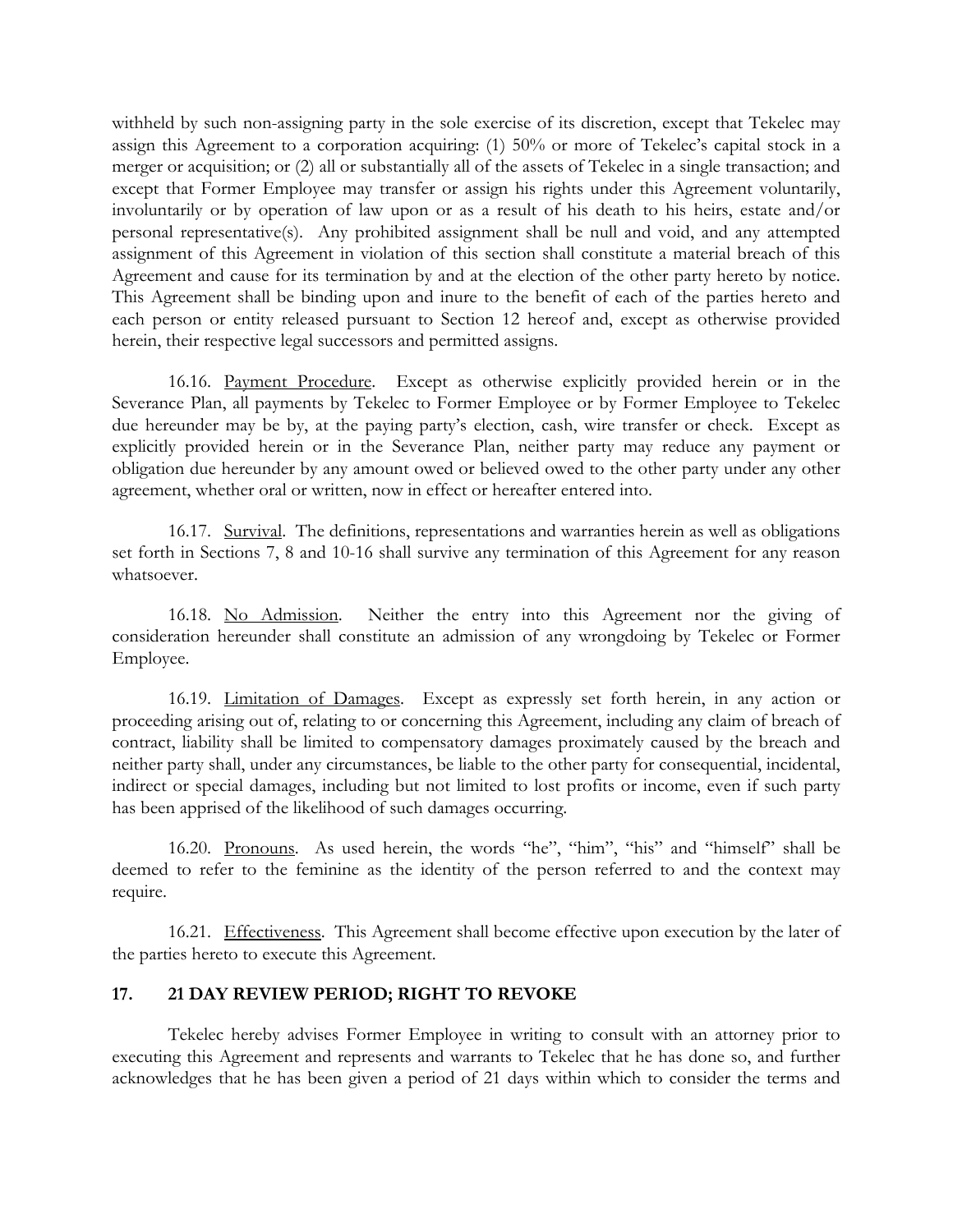provisions of this Agreement with his attorney. If Former Employee has executed and delivered to Tekelec this Agreement prior to the expiration of such 21-day period, then in doing so, Former Employee acknowledges that he has unconditionally and irrevocably waived his right to that unexpired portion of such 21-day period. In addition, Former Employee shall have the right to revoke this Agreement for a period of seven days following the date on which this Agreement is signed by sending written notification of such revocation directly to each of Tekelec, General Counsel of Tekelec and Katherine Ashton at the addresses specified in Section 16.1, supra, via hand delivery.

# **TEKELEC**

# **Richard E. Mace**

| By: /s/ Judith Barnett<br><u>and the company of the company of the company of the company of the company of the company of the company of the company of the company of the company of the company of the company of the company of the company of the com</u> | Signature: /s/ Richard E. Mace |
|----------------------------------------------------------------------------------------------------------------------------------------------------------------------------------------------------------------------------------------------------------------|--------------------------------|
| Print Name: Judith Barnett                                                                                                                                                                                                                                     |                                |
| Print Title: VP Human Resources                                                                                                                                                                                                                                |                                |
| Date: September 12 , $20\overline{07}$                                                                                                                                                                                                                         | 20 07<br>Date: September 6     |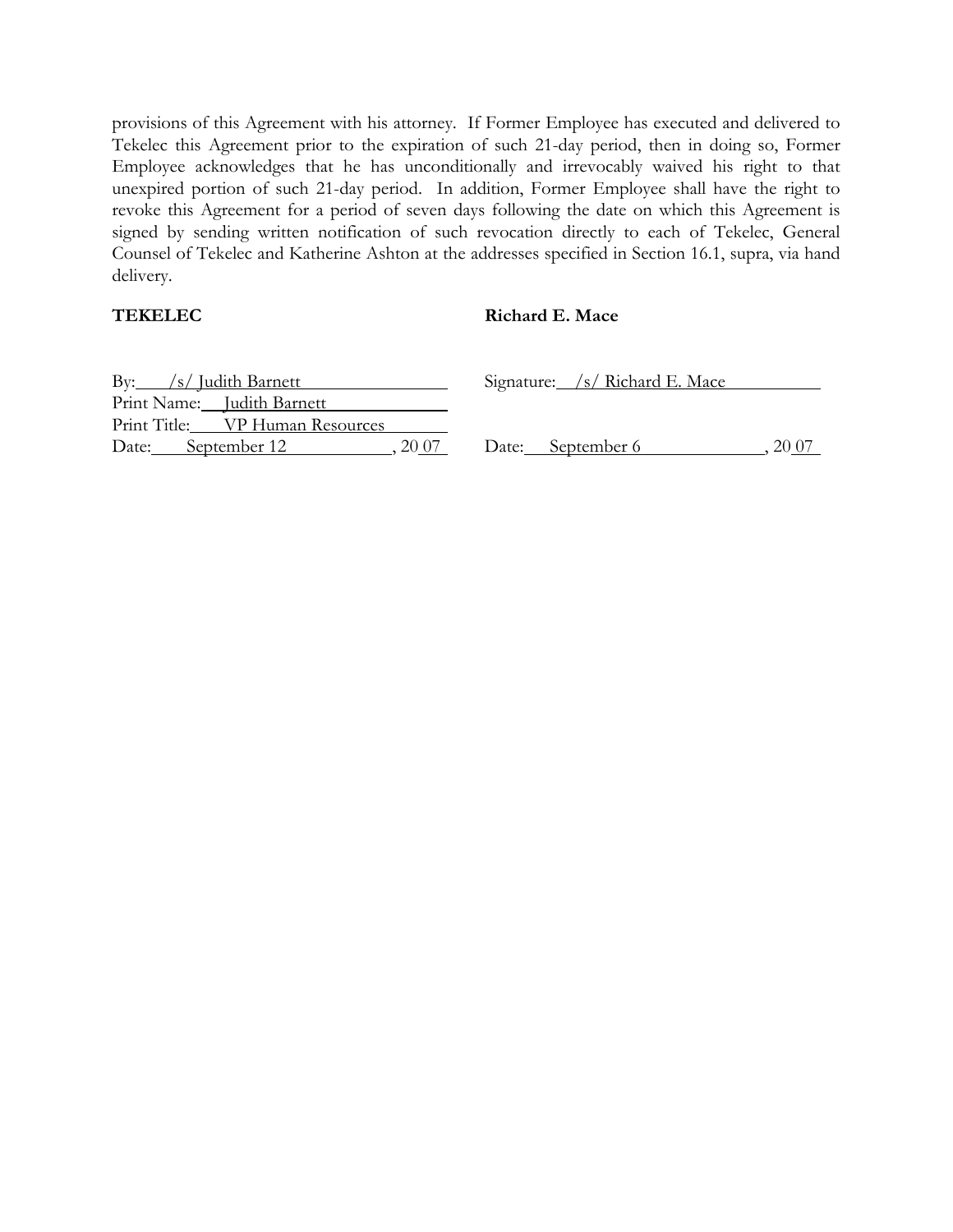# **EXHIBIT A**

# **OUTSTANDING STOCK PURCHASE RIGHTS**

|                               |             | Maximum        |                |             |
|-------------------------------|-------------|----------------|----------------|-------------|
|                               |             | Number of      |                |             |
|                               |             | <b>Shares</b>  |                |             |
| Type of Security              |             | Currently      |                |             |
| [e.g., stock option, SAR, RSU |             | Purchasable or | Purchase Price | Termination |
| warrant, etc.                 | Date Issued | Issuable       | Per Share      | Date        |
| SAR 2004/NQ                   | 10/14/2004  | 100,000        | 17.38          | 11/30/07    |
| SAR 2004/NQ                   | 10/14/2004  | 25,000         | 17.38          | 11/30/07    |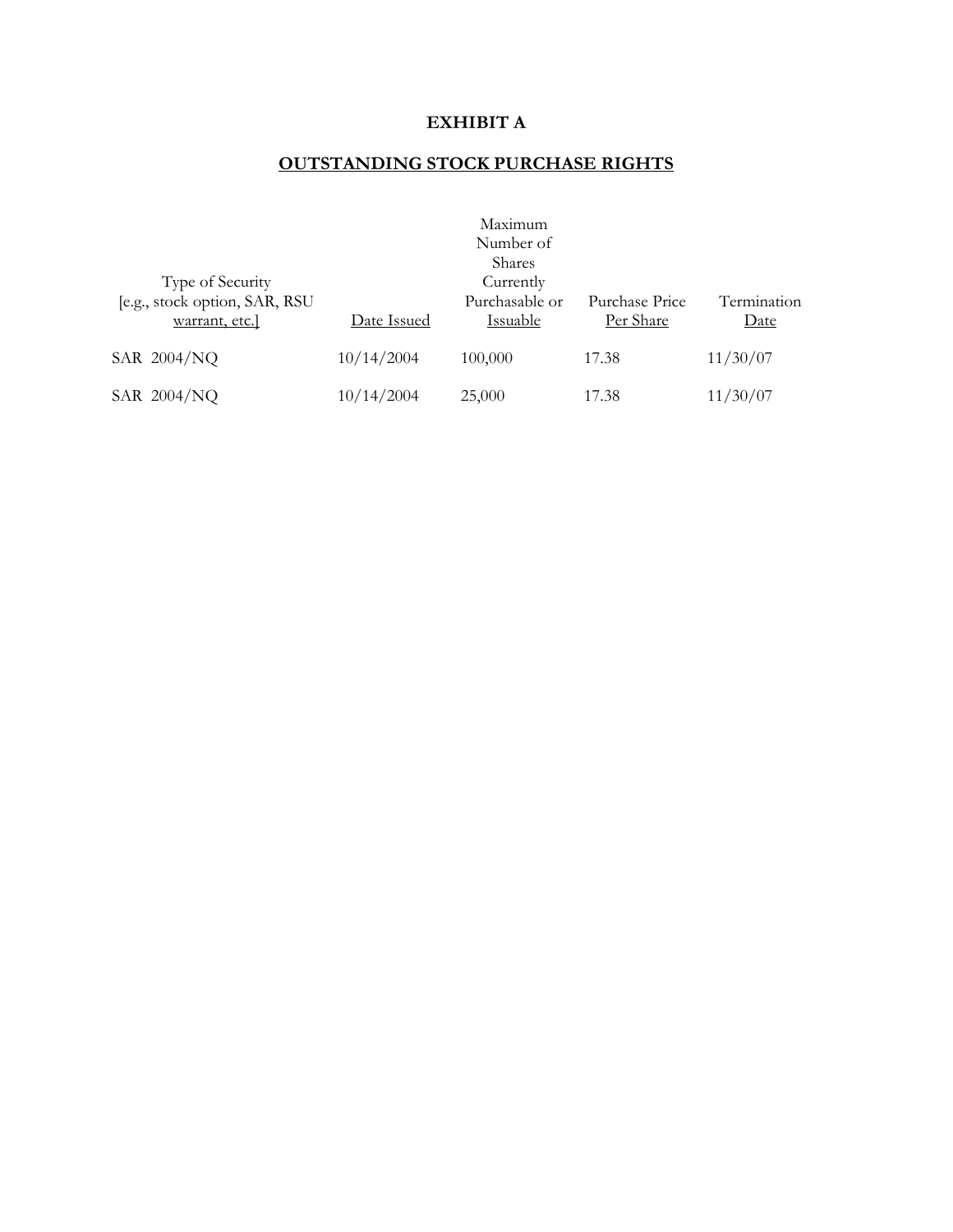# **EXHIBIT B**

# **LIST OF OTHER AGREEMENTS (Pursuant to §§12 and 13)**